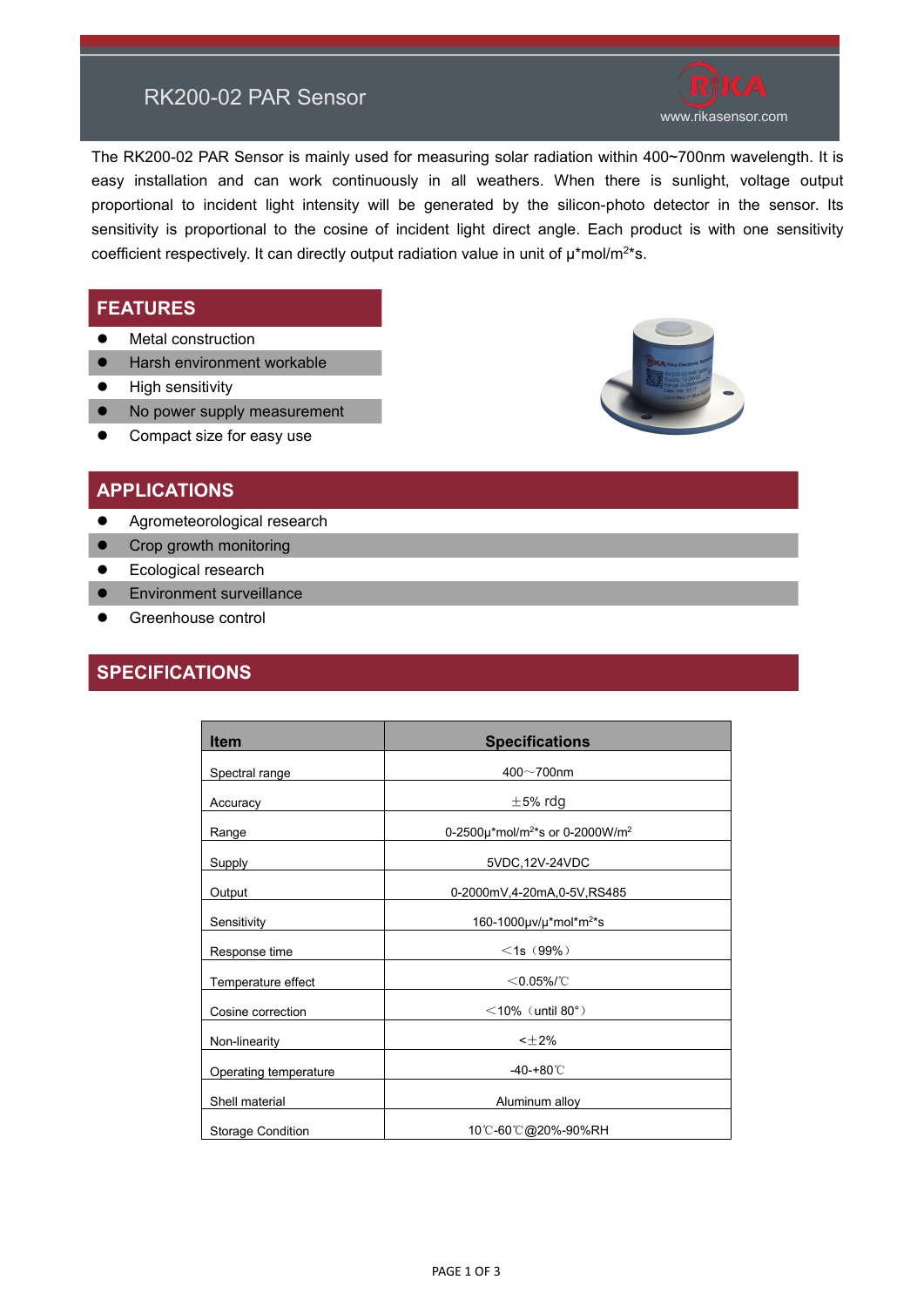# RK200-02 PAR Sensor



## **OUTPUT CHARACTERISTICS**

#### **0-2000mV**

PAR values(W/m²)= Voltage output value(μV)/[sensitivity](file:///C:/Users/thinkpad/AppData/Local/Yodao/DeskDict/frame/20160218092733/javascript:void(0);) [coefficient](file:///C:/Users/thinkpad/AppData/Local/Yodao/DeskDict/frame/20160218092733/javascript:void(0);)(μV\*W<sup>-1</sup>\*m²),

Each product is with one sensitivity coefficient respectively (It is mentioned on the product's label)

#### **0-5V**

PAR values(W/m2)=(V/5)\*2000(Where V is output voltage value,unit:V)

#### **4-20mA**

PAR values(W/m2)=(I-4)/16\*2000(Where V is output current value,unit:mA)

#### **RS485**

#### MODBUS-RTU

## **DIMENSION**

#### Unit:mm





In order to ensure measurement accuracy, please keep the horizontal installation.

## **PARAMETER SELECTION TABLE**

| Remark | <b>Series</b> | Type | Range        | Output      | Cable Length         |                                     |
|--------|---------------|------|--------------|-------------|----------------------|-------------------------------------|
| RK     |               |      |              |             |                      |                                     |
|        | 200           |      |              |             |                      |                                     |
|        |               | 02   |              |             |                      |                                     |
|        |               |      | Α            |             |                      | 0-2500 $\mu$ *mol/m <sup>2*</sup> s |
|        |               |      | $\sf B$      |             |                      | 0-2000W/m <sup>2</sup>              |
|        |               |      | $\mathsf{C}$ |             |                      | Other                               |
|        |               |      |              | A           |                      | 4-20mA                              |
|        |               |      |              | B           |                      | $0-5V$                              |
|        |               |      |              | $\mathbf C$ |                      |                                     |
|        |               |      |              | D           |                      | 0-2000mV                            |
|        |               |      |              | $\mathsf E$ |                      | RS485(0-2000W/m <sup>2</sup> )      |
|        |               |      |              | F           |                      | Other(customized)                   |
|        |               |      |              |             | 1500                 | Units:mm (typ)                      |
|        |               |      |              |             | 3000                 | Units:mm                            |
|        |               |      |              |             | $\sim$ $\sim$ $\sim$ | Units:mm                            |

Example: RK200-02BA1500 Range: 0-2000W/m<sup>2</sup> ,Output:4-20mA,Cable Length:1.5m.

 $C \epsilon$  Complies with applicable CE directives. Specifications subject to change without notice. Version 2.0 Copyright © 2015 Hunan Rika Electronic Technology Co.,Ltd